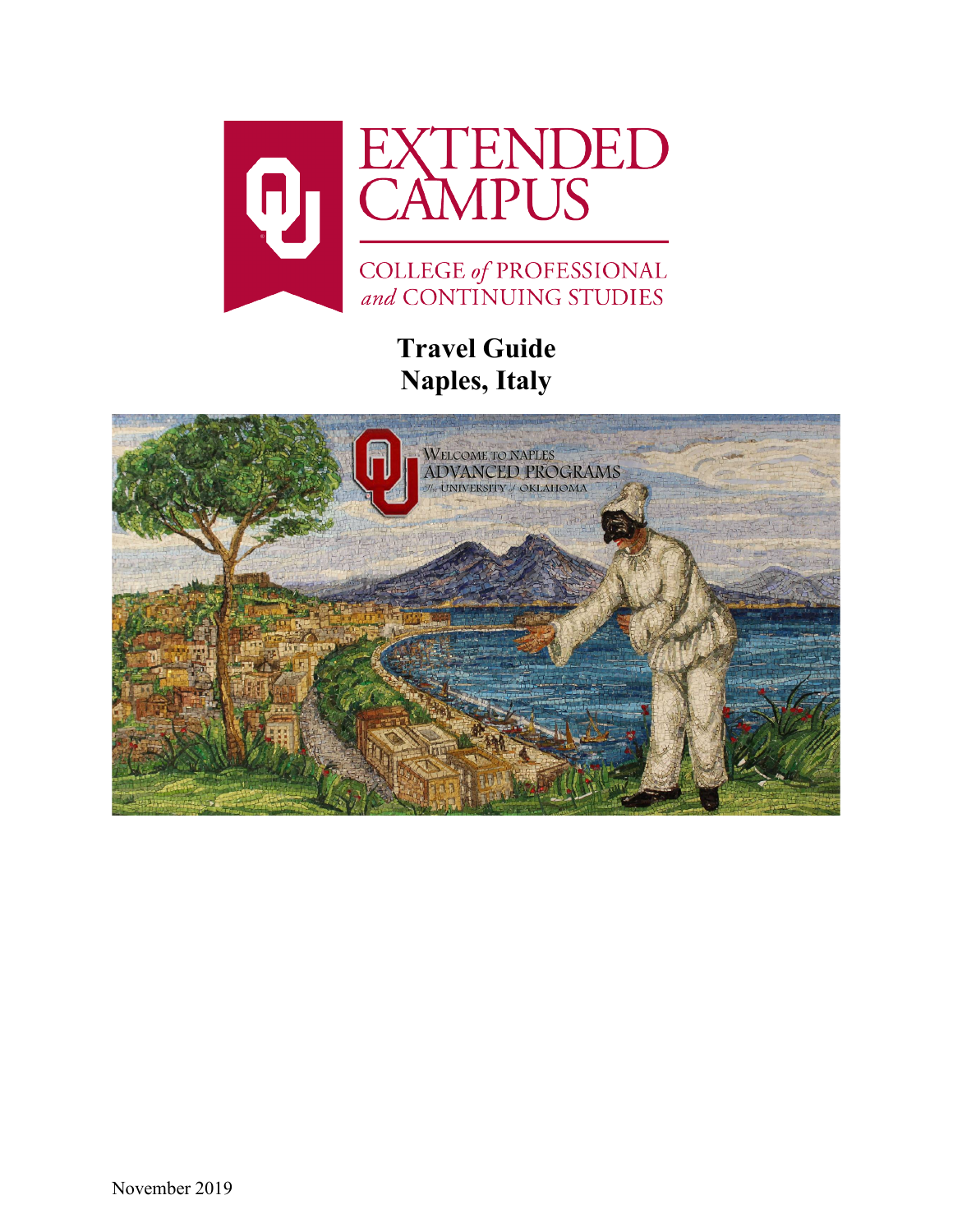# **Table of Contents**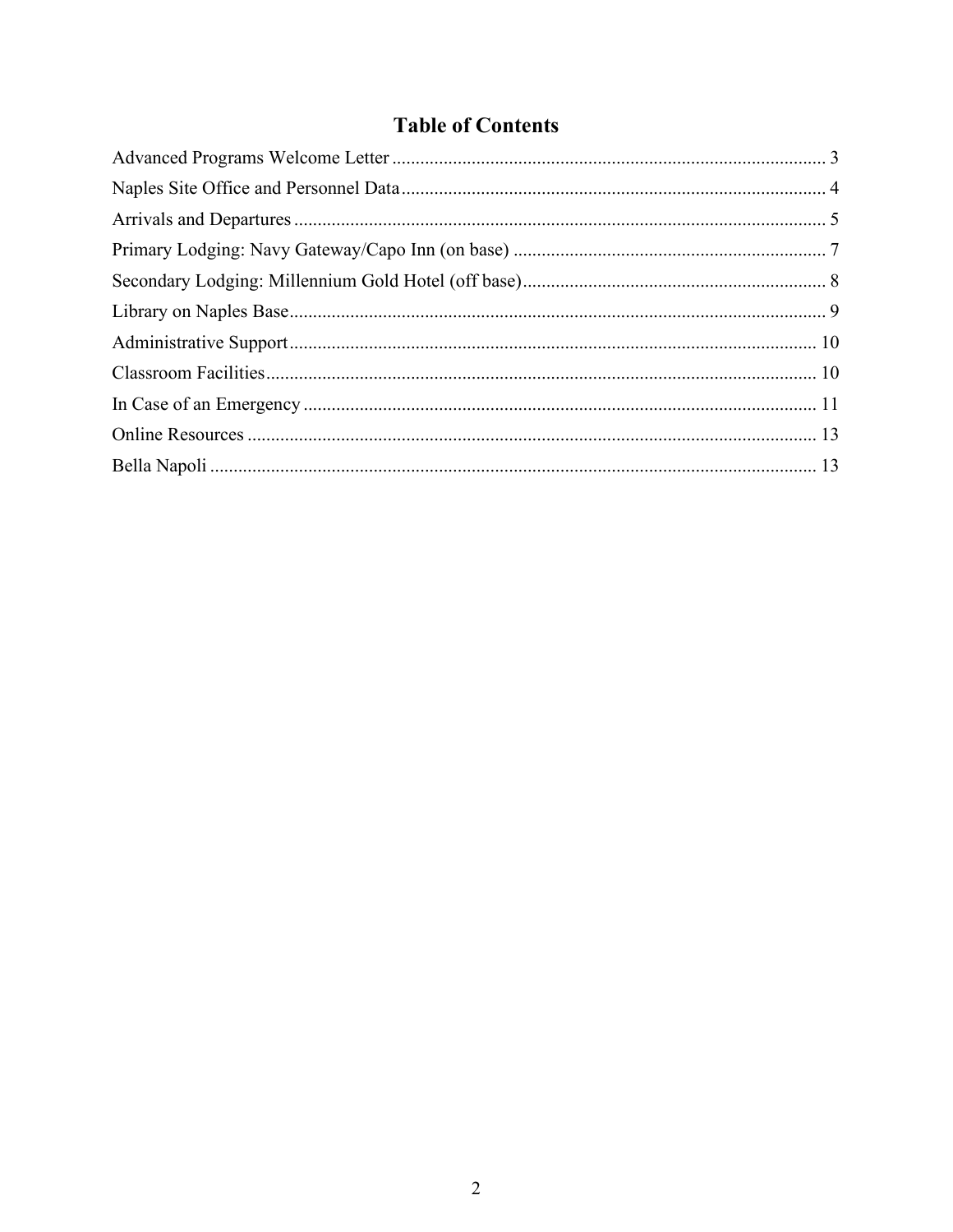## **Advanced Programs Welcome Letter**

PSC 817 Box 101 • FPO, AE 09622-0101 • Phone 011-39-081-568-6672 • [apnaples@ou.edu](mailto:apnaples@ou.edu)

<span id="page-2-0"></span>Dear Professor,

Benvenuti a bella Napoli! Naples is the headquarters for several U.S. and NATO military commands:

- Headquarters, U.S. Naval Forces-Europe (NAVEUR). The-Commander-in-Chief (CINC) and his staff are stationed here. The CINC is responsible for all U.S. Naval Forces in Europe and the Mediterranean, which include the U.S. Sixth Fleet and Fleet Air Mediterranean (COMFAIRMED).
- The CINC, NAVEUR is also the CINC, Joint Forces Command (JFC) and is responsible for all NATO forces from southern Europe to eastern Turkey. JFC provides all NATO military support for UN operations in Bosnia, Croatia, Hungary and northern Iraq.
- Naval Support Activity (NSA), Naples. NSA primarily provides logistical and base support to the Sixth Fleet and COMFAIRMED. NSA also provides logistical support to U.S. Army and Air Force members and their families assigned to elements of JFC.

During your free time you can visit downtown Naples and tour the San Carlo Opera Theater and the Royal Palace of the Bourbon Kings. The National Museum of Archeology, also downtown, houses major finds of the ancient cities of Herculaneum and Pompeii, which were destroyed during the eruption of Mount Vesuvius in 79 AD. Explore Herculaneum and Pompeii and marvel at the 'modern' town layouts. View the inside of the crater of Mount Vesuvius, which last erupted in 1944 and is still active. Its summit provides a panoramic view of the surrounding countryside. The local USO provides day tours to these famous sites.

If you enjoy Greek ruins, Naples abounds with them. The area was founded by the Greeks long before the Etruscans and Romans conquered it. Cuma, an ancient Greek acropolis, is only a few kilometers from the NATO Base. It was home to one of the most famous Greek Sybils. The Romans used the existing location to build and rebuild temples to their adopted Greek gods. For amazing views, visit the Amalfi Coast, which is less than an hour away. Tour the beautiful coastal towns of Sorrento (known for its marquetry), Amalfi, Positano, Ravello and Vietri (the last two towns are known for beautiful ceramics). As you can see, Naples is an outstanding teaching assignment. There is quite a bit to do. While rental cars are not authorized here, please see the end of this guide for information on the multitude of ways to travel and sightsee in the area.

Please feel free to contact me if you require any information not provided in this guide. I look forward to meeting and working with you. Have a safe and enjoyable trip!

Sincerely,

Deborah Wendland Naples Site Director

I Shown Windland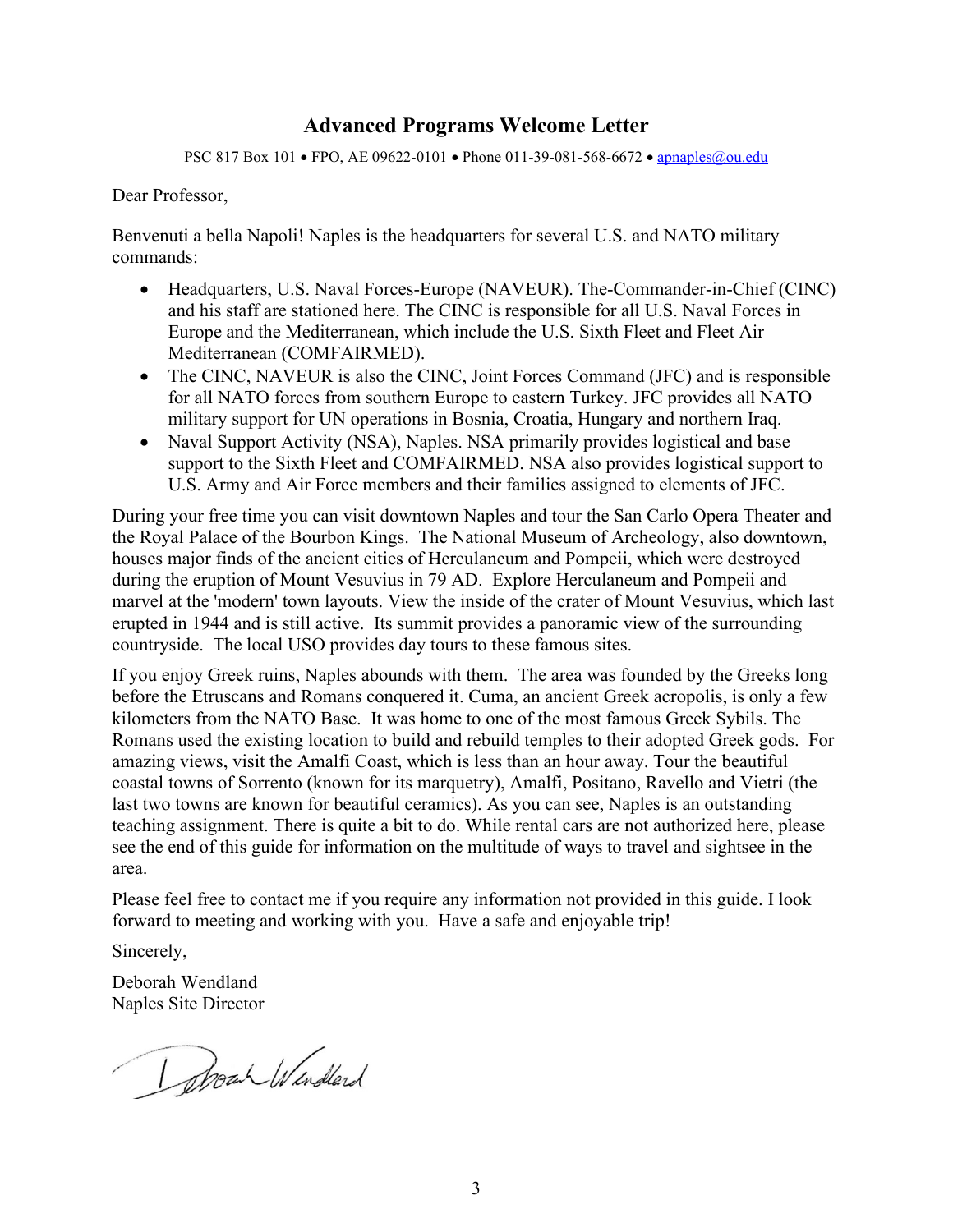## **Naples Site Office and Personnel Data**

#### <span id="page-3-0"></span>**Addresses:**

#### **Civilian Address:**

Site Director: Deborah Wendland USNAVSUPPACT – Navy College Office Viale Porto, Box 101 Aereoporto Capodichino 80144 Napoli, Italy

#### **FPO Address (US Domestic Mail):**

The University of Oklahoma Navy College Office PSC 817, Box 78 FPO, AE 09622-0101

#### **Office Phone Numbers:**

- From United States: (011-39) 081-568-6672
- From Europe: (00-39) 081-568-6672
- Within Italy/Naples: 081-568-6672
- From a military/DSN phone (throughout Europe): 626-6672

#### **Email:**

[apnaples@ou.edu](mailto:apnaples@ou.edu)

#### **Site Director Phone:**

See pre-travel documents for site director cell/home phone number.

#### **OU Office Hours:**

- At Capo: Monday-Thursday: 08:30-3:00
- At Support Site/JFC: Appointments only

#### **Education Services Officer (ESO):**

Christal Poleviyuma Civilian phone: 011-39-081-568-6678 Military/DSN phone: 626-6678

#### **Advanced Programs Site Coordinator:**

Chad Manos Phone: (405) 325-1959 Email: chaddles@ou.edu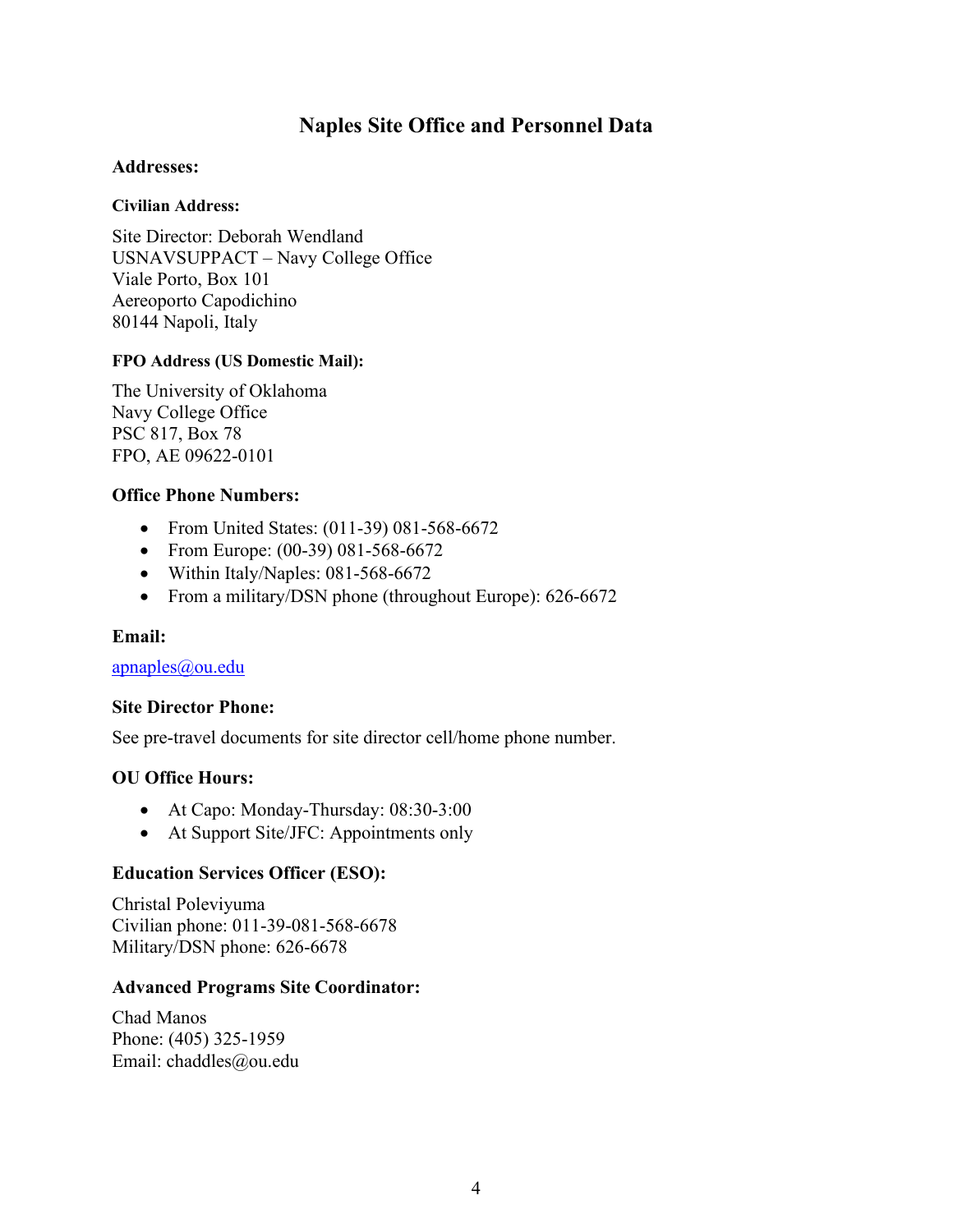### **European Contract Support Office:**

#### **Mailing Address**

The University of Oklahoma ATTN: (enter name) CMR 469, General Delivery APO, AE 09227

#### **Street Address**

The University of Oklahoma Mannheimer Strasse 132 67657 Kaiserslautern, Germany

#### **Contract Support Office Contacts:**

- Dr. Peggy Lerner, Director: apeudirector $@$ ou.edu
- Home phone: See pre-travel documents
- Jessica Smith  $\frac{ap \cdot \text{up}(\omega) \cdot \text{up}(\omega)}{ap \cdot \text{up}(\omega)}$
- $\bullet$  Jessica Smith: [apeuadmin@ou.edu](mailto:apeuadmin@ou.edu)
- Office Phone (from United States): 011-49-631-75007415
- <span id="page-4-0"></span>• Office Fax (49) 63175007416

## **Arrivals and Departures**

#### **Arrival at Naples (Capodichino) Airport:**

#### **Disembarkation:**

For all airlines: a bus transports passengers from the plane to the terminal. It is an extremely small airport!

#### **Passport Control:**

All passengers must present their passports to the passport control desk immediately upon entering the arrival area. European and non-European passport holders use different lines.

#### **Baggage Claim:**

After passing through the passport control desk, you will enter the baggage claim area. This is a very small area with only three carousels. There are monitors to assist you in English. Luggage carts are available, but require a returnable deposit of one euro.

#### **Customs Clearance:**

Customs checks are conducted randomly as passengers exit the baggage claim area. Simply walk through the double doors leading to the meeting area of the arrival section.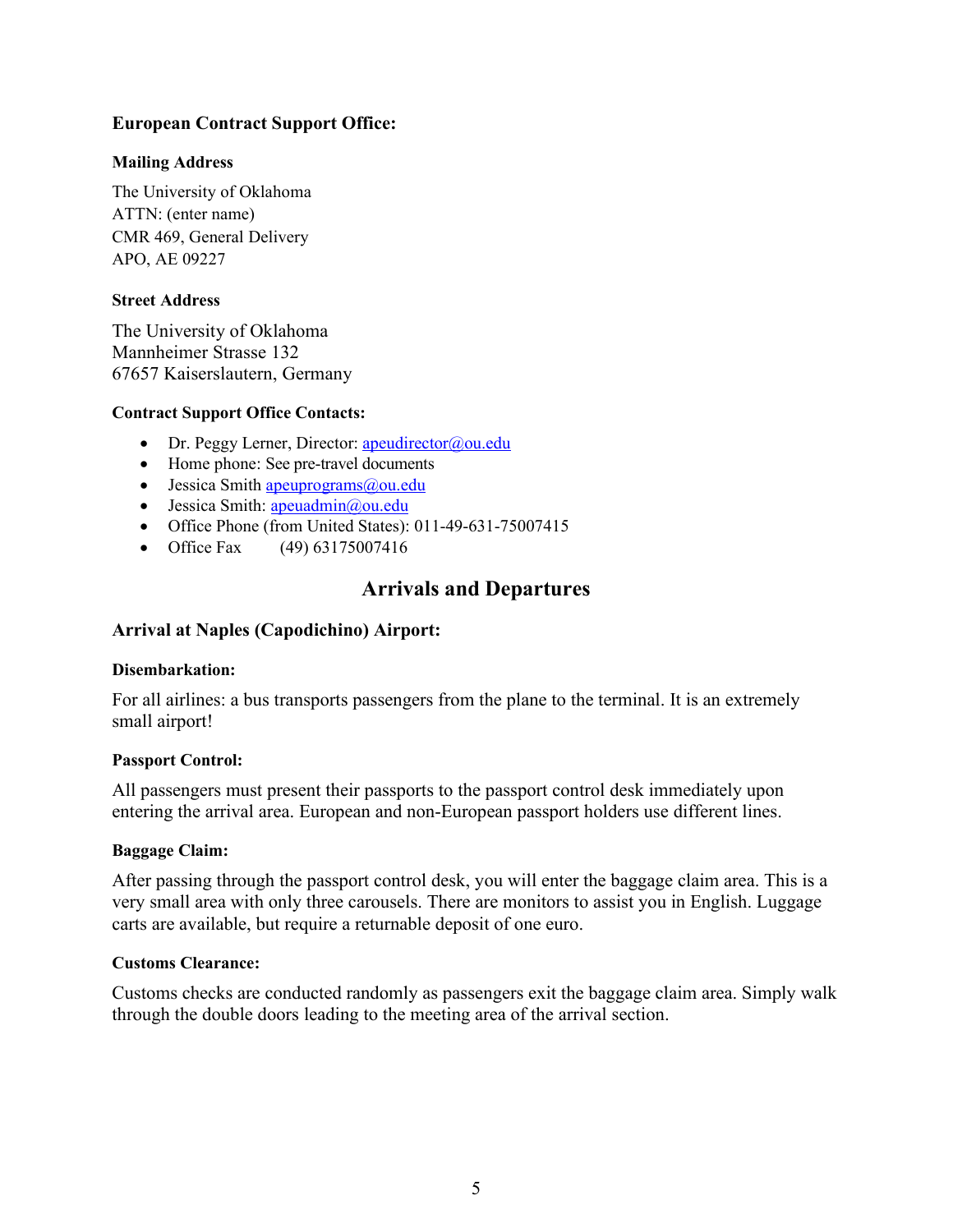#### **Being Met at the Airport:**

Upon exiting the baggage claim area, the Site Director will meet you. Look for an individual with a red OU ball cap. The arrival terminal meeting point is a relatively small area. Please stay in that immediate area so that you do not get lost.

#### **To Change Money:**

Remember to exchange at least \$50 into euro prior to departing America. The money exchange counter may not be open at the airport depending on what time you arrive or if it is a local holiday. You can change money on the base at a much better rate and without paying a service charge. ATMS are also available on and off base.

#### **To Page Someone:**

If you cannot locate the Site Director or their designate, ask the information desk for assistance.

#### **Base Access:**

Using the documentation provided to the OU travel office, a base access request letter will be generated and sent for approval prior to your arrival in Naples. The Site Director will provide you with a letter signed by the base commanding office that grants your entry to the base and the ability to shop at the exchange and commissary. You must carry this letter and your passport at all times.

By contract, we must have those who are here to teach go through the established procedure for access. These procedures, because of current security needs, necessarily change with or without notice to us. We appreciate your understanding that we are informing and preparing ourselves for your in-processing to the best of our ability. As well, you must be supported with privileges so that health care, legal assistance and other services can be provided in cases of emergency. We are advised to notify the travel and contract support offices, if anyone attempts to opt out of this. We are living in times of very high security concerns and we must follow these guidelines or we will not be in contract compliance.

## **Departure from Naples Airport**

#### **Reaching the Airport:**

Taxi service to the airport can be arranged through the front desk at the hotel. If your flight is not an early departure, you could walk to the airport unaccompanied as it is extremely close. Exit base through the front gate and take a right at the roundabout. Walk straight ahead to the Departures area of the airport (approximately 15 minute walk from Navy Gateway/Capo Inn).

For international flights, arrive at the airport two hours before your flight time. For European flights, arrive one hour before your flight time.

#### **Check-In:**

All airlines are located in the Departure area of the airport (Partenza). Check the monitors located immediately inside the door to know at which counter to check in. Be sure to verify the boarding gate prior to leaving the check-in counter.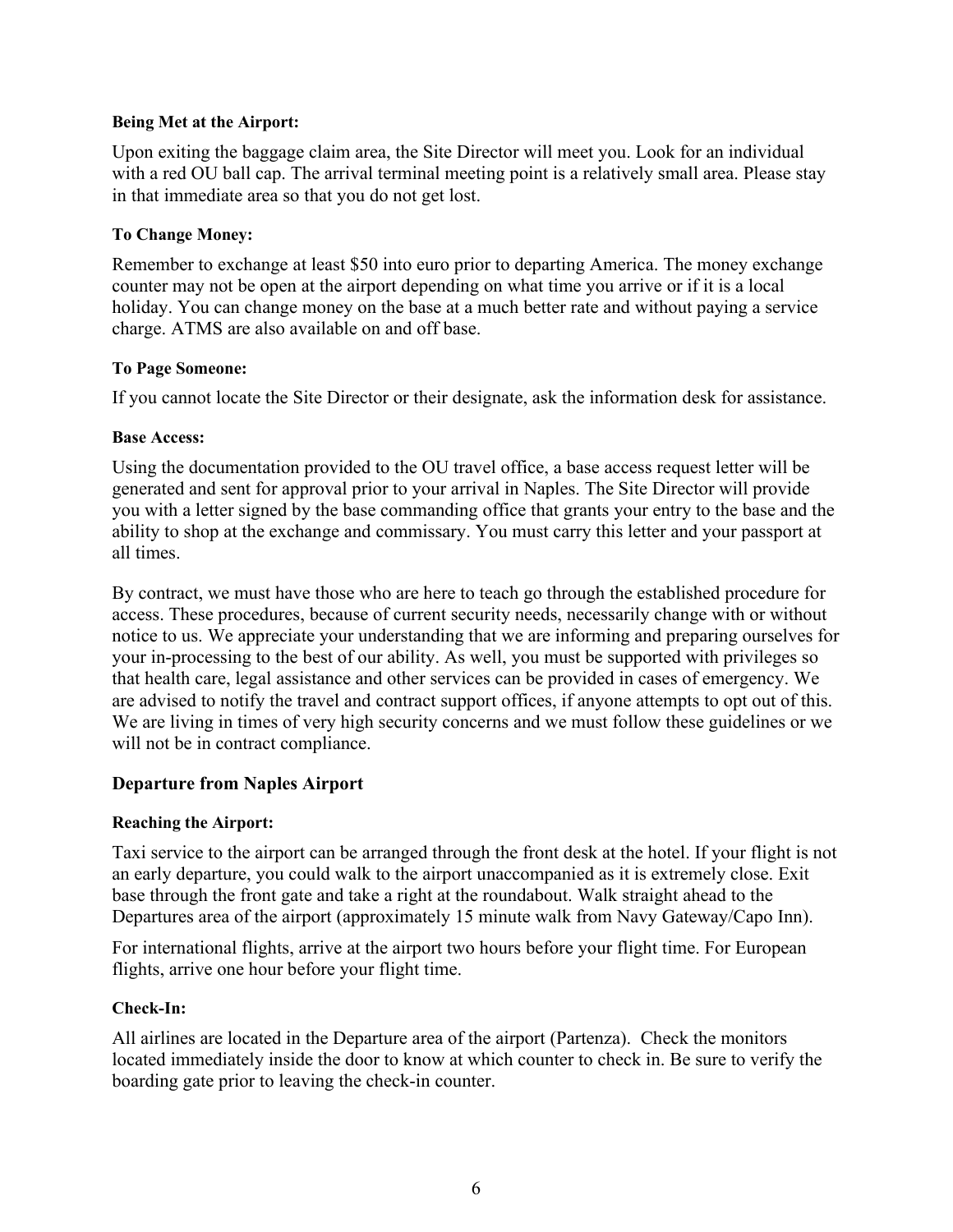## **Primary Lodging: Navy Gateway/Capo Inn (on base)**

### <span id="page-6-0"></span>**Location:**

Capodichino Airport Viale Fulco Ruffo di Calabria 80144 Napoli

### **Mailing Address:**

Capo Inn/Navy Gateway PSC 817, Box 7 FPO, AE 09622-0007

### **Phone:**

- From United States: (011-39) 081-568-5250
- From Europe: (00-39) 081-568-5250
- From within Italy/Naples: 081-568-5250
- From a military/DSN phone: 626-5250

## **Email:**

### [ngisnaples@eu.navy.mil](mailto:ngisnaples@eu.navy.mil)

### **Website:**

<http://dodlodging.net/>

## **Typical Room Assignment and Cost per Night:**

Single rate: \$75.00 per night (one double bed; twin beds or queen by request only)

## **Modes of Payment Accepted:**

U.S. Cash; Master Card; Visa; Personal Checks.

## **Amenities:**

- Private bathroom facilities (tub, shower, wash basin, and toilet)
- Air Conditioning
- Desk/chair
- Hair dryer
- Mini-refrigerator/kitchenette
- Telephone (commercial/civilian)
- Internet  $(W_i-F_i)$
- Television with AFN and/or CNN
- Radio
- 110 volt and 220 volt electricity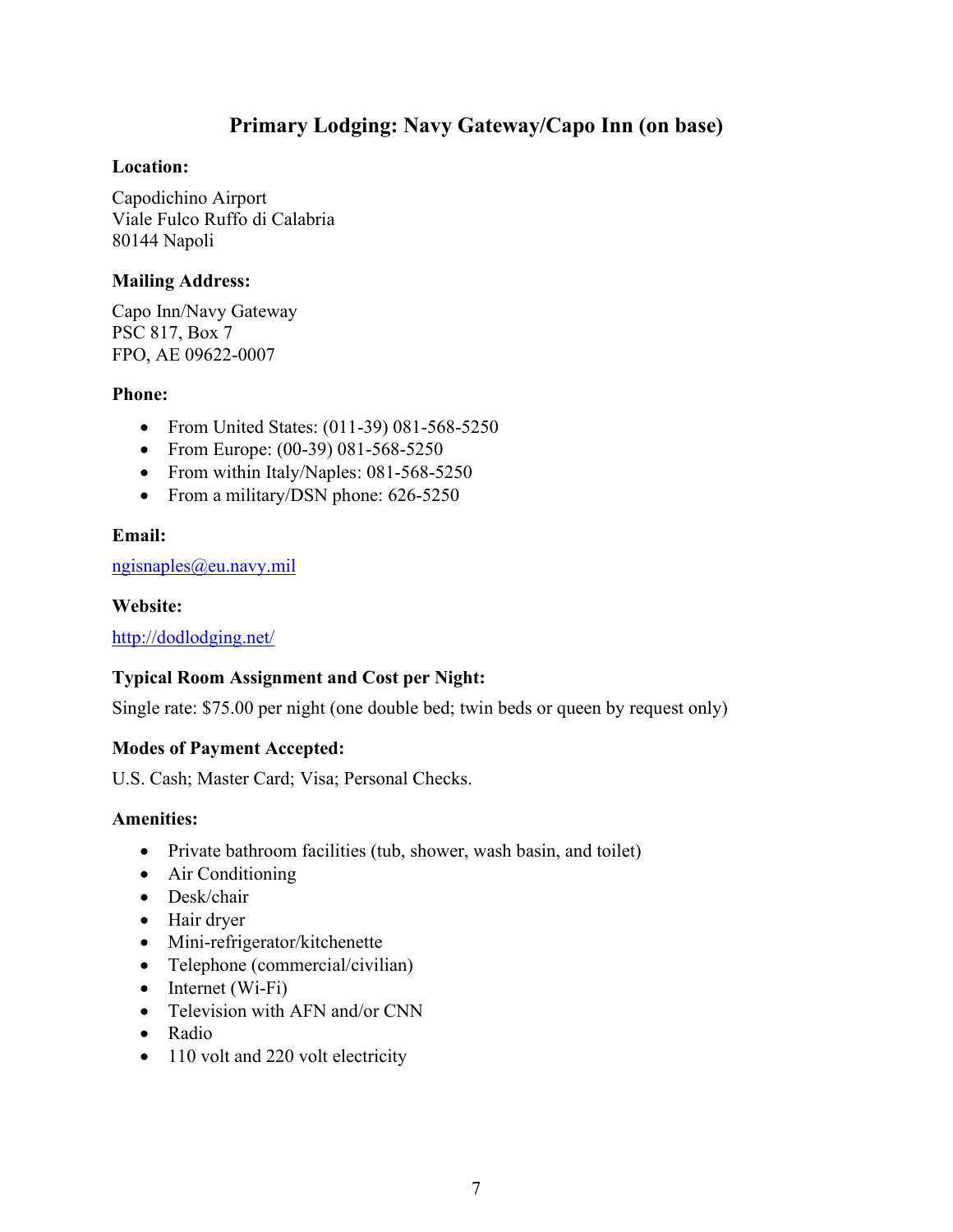## **Facilities within the hotel:**

- 24-hour desk service
- Elevator
- Safe
- Ice  $(1<sup>st</sup> floor)$
- Free laundry

## **Smoking Policy:**

No smoking allowed in the rooms, lobby, or lounges.

## **Distance from Lodging:**

Our facilities are within walking distance to base medical clinic, dining, American and Italian bars, the gym and pool, the mini-mart, the chapel, the barbershop/hair salon, and the MWR travel information office.

## **Policies Regarding Reservations and Room Assignments:**

Reservations are made by the Site Director as soon as the term schedule is published. Notify Site Director if you are arriving/departing other than the Monday before class and the Monday after class. Bumping (losing your room to active duty during high base operations) is rare if reservations are made in advance by Site Director. Special requests should be made well in advance.

## **Policies Regarding Accompanying Persons:**

<span id="page-7-0"></span>To get on base an official sponsor (with military ID card or TDY orders) must accompany any person without an ID card. Professors traveling with guests are advised to notify the Site Director in advance to initiate base access paperwork for all accompanying persons.

## **Secondary Lodging: Millennium Gold Hotel (off base)**

## **Location:**

Near Naples International Airport and entrance to Base

## **Mailing Address:**

Viale Comandante Maddalena, 192 80144 Napoli (NA)

## **Phone:**

- From United States: 011-39-081-595-5406
- From Europe: (International Access Code) +  $39-081-595-5406$
- Within Italy/Naples: 081-595-5406

## **Fax:**

+39-081-571-9199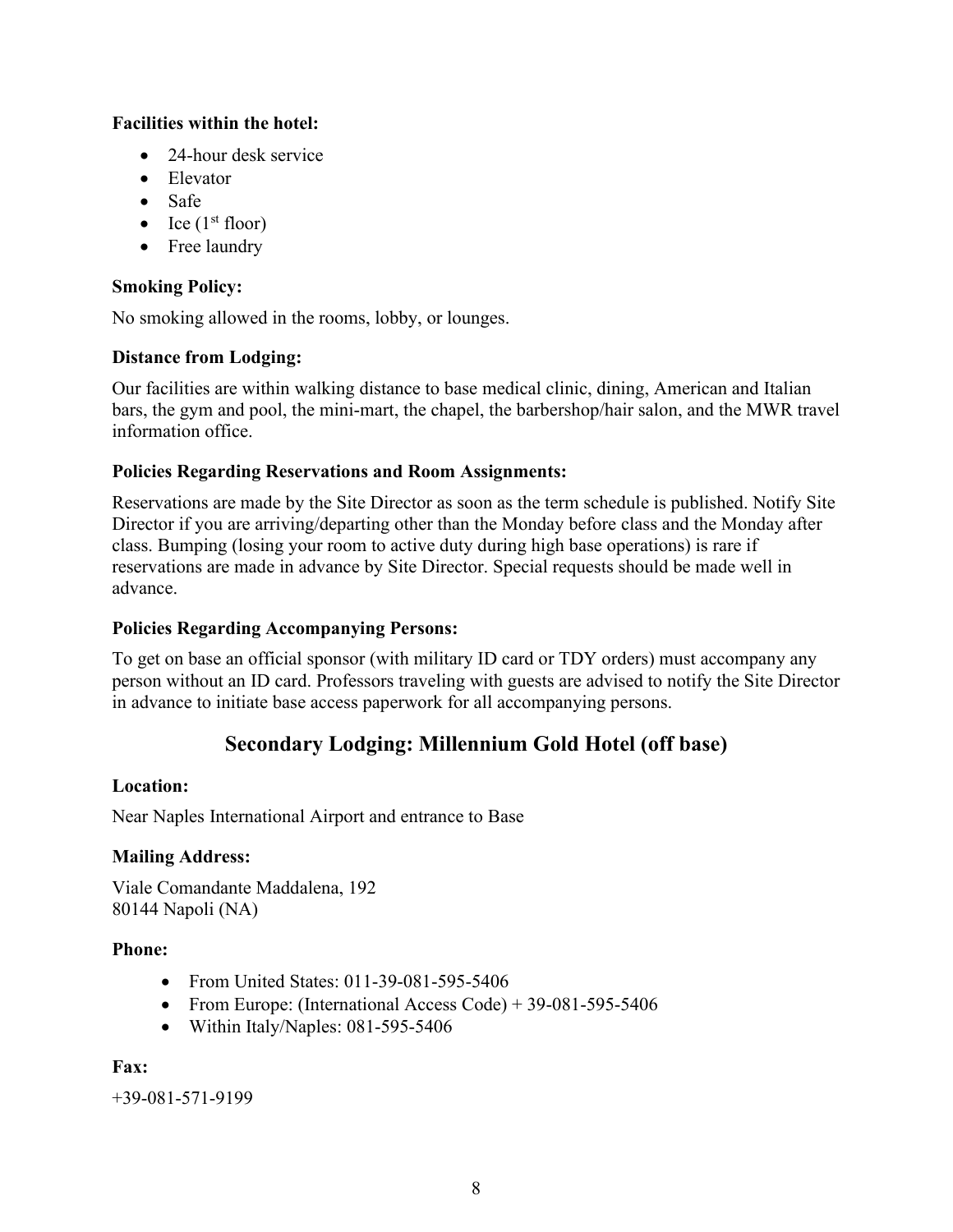### **Email:**

[info@millenniumgoldhotel.it](mailto:info@millenniumgoldhotel.it)

# **Website:**

<http://www.millenniumgoldhotel.it/>

### **Electricity in Room:**

220 volt

### **Late Arrival:**

Site Director can arrange or contact hotel directly concerning unexpected late arrivals.

#### **Cancelled Reservations:**

Please notify the Site Director and/or the hotel if you cannot or decide not to keep your reservations.

### **Early Check-In:**

May not be possible if the hotel is fully booked.

### **Special Requests**

<span id="page-8-0"></span>Notify the Site Director as soon as possible concerning any special requests.

## **Library on Naples Base**

#### **Location:**

Capodichino: next to Capo Inn/Navy Gateway

### **Phone:**

- Commercial/civilian: 081-568-3666
- Military/DSN: 626-3666

#### **Hours:**

Monday, Tuesday, Thursday, Friday, 10 a.m.-6 p.m. Wednesday, 10 a.m.-6:30 p.m. Saturday, 11 a.m.-5 p.m. Sunday and U.S. Holiday, Closed

## **Type of Library:**

General reading

#### **Lending Policies and Procedures:**

ID card holders and TDY orders. 3-week lending period.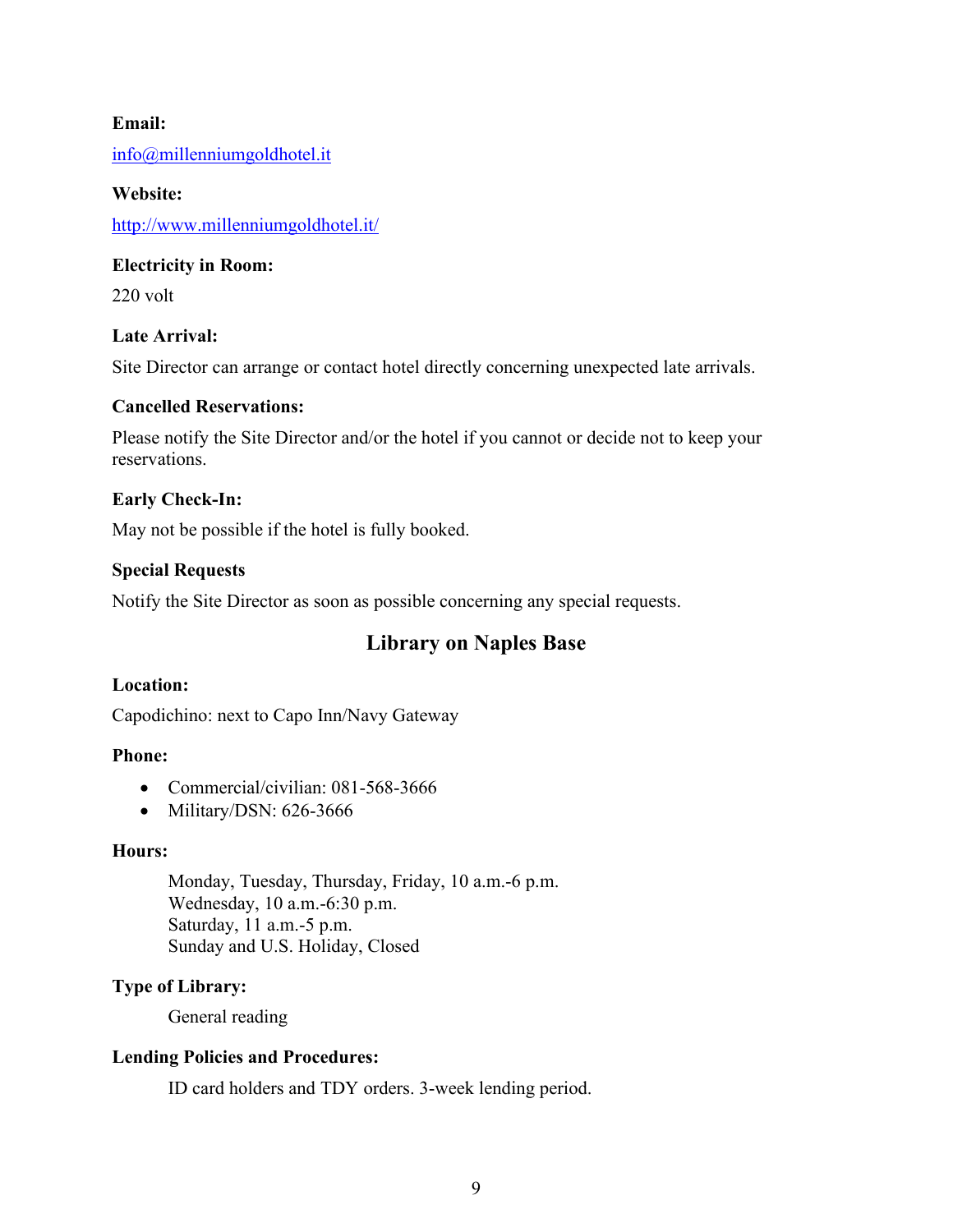#### **Resources Available:**

| <b>Resource</b>         | <b>Availability</b> |
|-------------------------|---------------------|
| Internet                | Wi-Fi               |
| Reference book holdings | Very limited        |
| Periodical holdings     | Very limited        |
| CD-ROM holdings         | <b>SIRS</b>         |
| <b>ERIC</b> holdings    | Available           |
| Video tapes             | Limited             |

## **Administrative Support**

## <span id="page-9-0"></span>**Computer Support:**

Computers are available in the library at both Capo and Support Site. In addition, you may use the Site Director's office computers.

## **Audio Visual Support:**

The following items are available:

- Projector (laptop)
- DVD player and TV
- Flip chart stand/paper

## **Materials and Supplies:**

The following items are available from the site director. Please return unused materials and supplies for the use of the next professor since supplies are limited.

- Eraser
- Dry board markers
- Flip chart paper
- Office supplies (limited quantities)

## **Classroom Facilities**

#### <span id="page-9-1"></span>**Location:**

The classroom is located in building BEQ G 42, which is approximately a two-minute walk from the Capo Inn.

## **Typical Classroom Assignment:**

- Long desks with separate chairs, can fit 2 students per desk. Typically, the students prefer the classroom organized in an oval or horseshoe shape to facilitate discussion.
- Maximum student capacity: 20-30 students
- Dry white board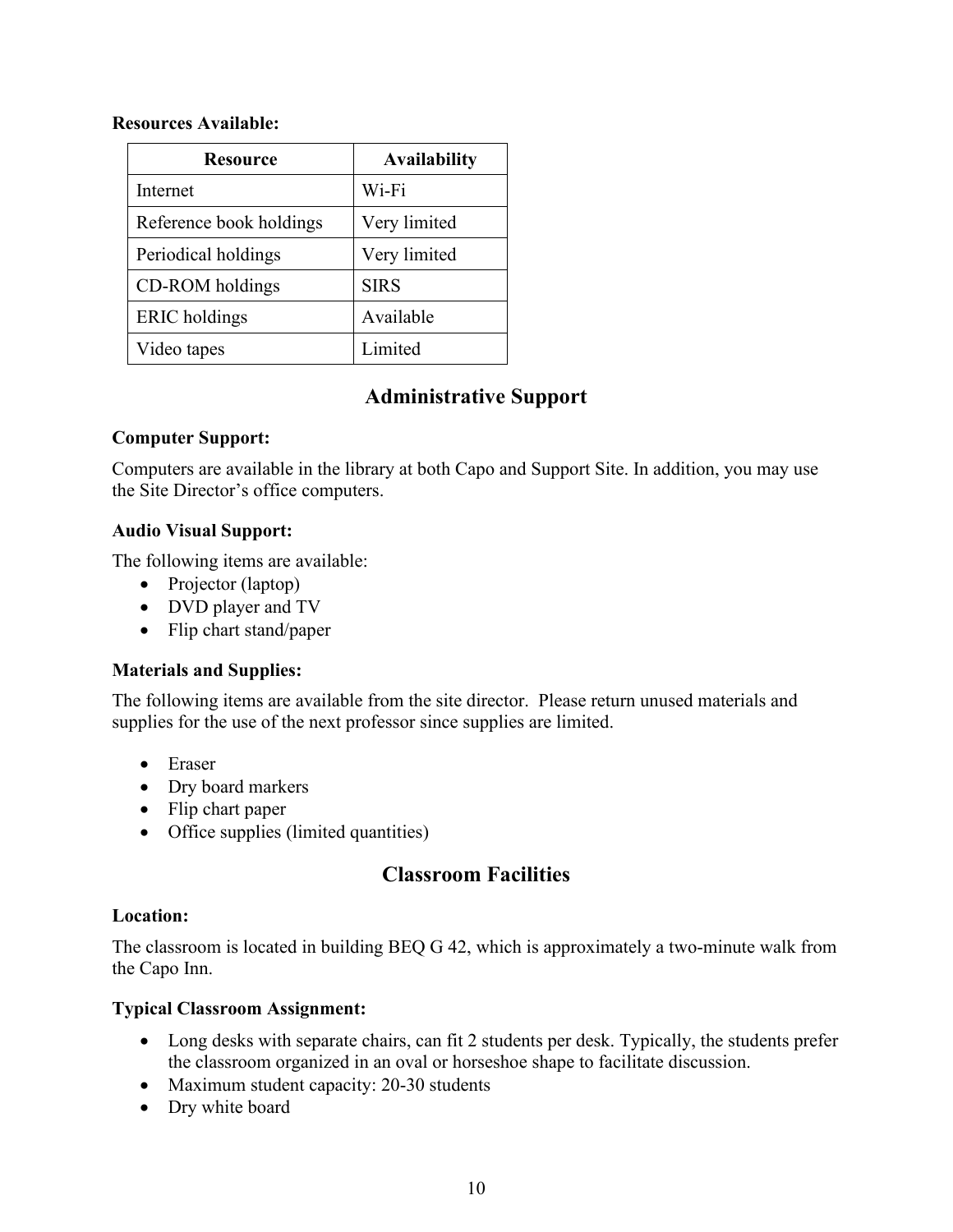- Furniture may be moved
- A laptop (with DVD player) and projector will be provided
- Be prepared to have all of your teaching files on a flash drive, **there is no internet native to the classroom**
- There is also a transparency projector and a VHS player (although this is outdated technology)

### **Building Security:**

Secure facilities (locked/guarded gates) at Capodichino.

### **Other Classroom Policies and Procedures:**

- Room assignments are coordinated by the Site Director through the ESO.
- Instructor and students are responsible for the condition of the classroom during the class meeting time; any trash producing items brought it, should be removed by the person who brought them.
- In case of an emergency, contact the Site Director or call the NSA emergency number: 081-568-4911. The 24-hour NSA Quarter Deck number is 081-568-5547. For fire/ambulance/police, 911 works on base. For fire/ambulance/police off base, the number is 113.

## **In Case of an Emergency**

### <span id="page-10-0"></span>**Emergency Phone Numbers:**

- Ambulance (US Naval Hospital)
- Civilian: 081-568-4911
- $\bullet$  Military/DSN: 626-4911
- Civilian police/Emergency: 113
- Military police:
	- o Civilian: 081-724-4111/4904
	- o Military/DSN: 625-4111/4904

## **Medical Facilities:**

**US Naval Hospital Clinic (Capo):** Authorized use on a per visit charge. Costs are usually reimbursable through state-side medical insurance.

**US Naval Hospital (Support Site):** Authorized use on a per visit charge. Costs are usually reimbursable through state-side medical insurance.

**US Naval Dental Facilities:** Emergency treatment to relieve pain only. Located at the US Naval Hospital, ground floor

- Civilian phone: 081-811-6007
- Military/DSN phone: 629-6007

## **Using Your Medical Insurance:**

In most cases, outpatient visits must be paid in advance and bills submitted to insurance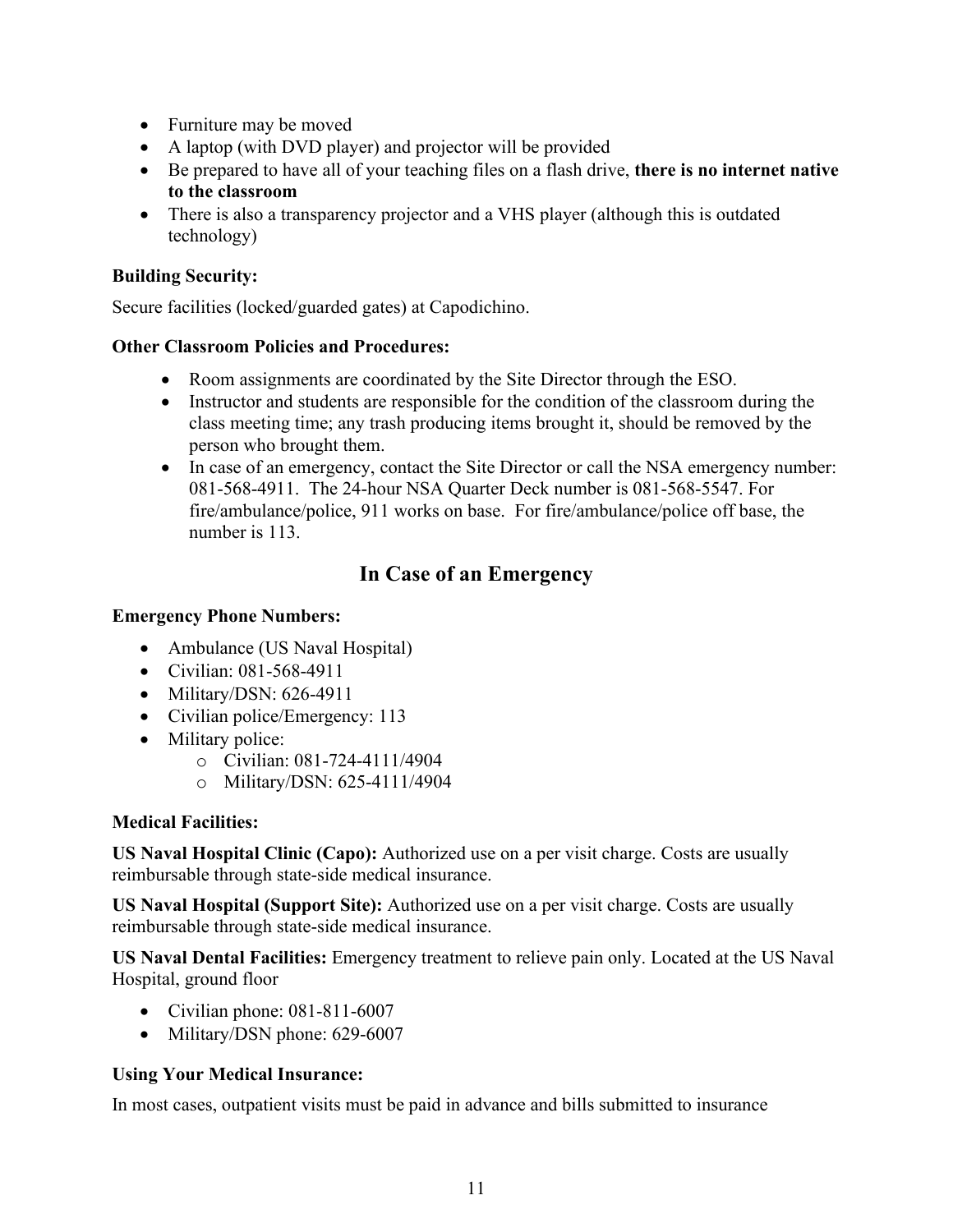companies for reimbursement. In-patient care is billed directly to the insurance company—no advanced payment is necessary.

# **Taxi Service**

Muto Travel is the only car service that has permission to pick up and drop off passengers on base. The Front desk of the hotel can assist in setting up a pick up and translating.

- Italian Telephone: +39 (339) 161-8395
- Italian Telephone: +39 (081) 758-4751
- E-mail: [mutotravel@gmail.com](mailto:mutotravel@gmail.com)

All other taxi cabs will drop you off at the front gate. They can be hailed in front of the airport. All Naples cabs are white with a sign on the roof. You should not take accept rides in any other vehicle. A lot of times, the drivers will haggle prices with you. You can demand that they use the meter.



## **Alibus**

The Alibus is an express bus service that makes three stops: the airport, the train station and the port. It's a great way to reach downtown Naples and only costs 4 euro to ride. The port stop is in walking distance from a number of sites to see in Naples. Galeria Umberto, Castel Nuovo, and the Sam Francesco di Paola to name a few.